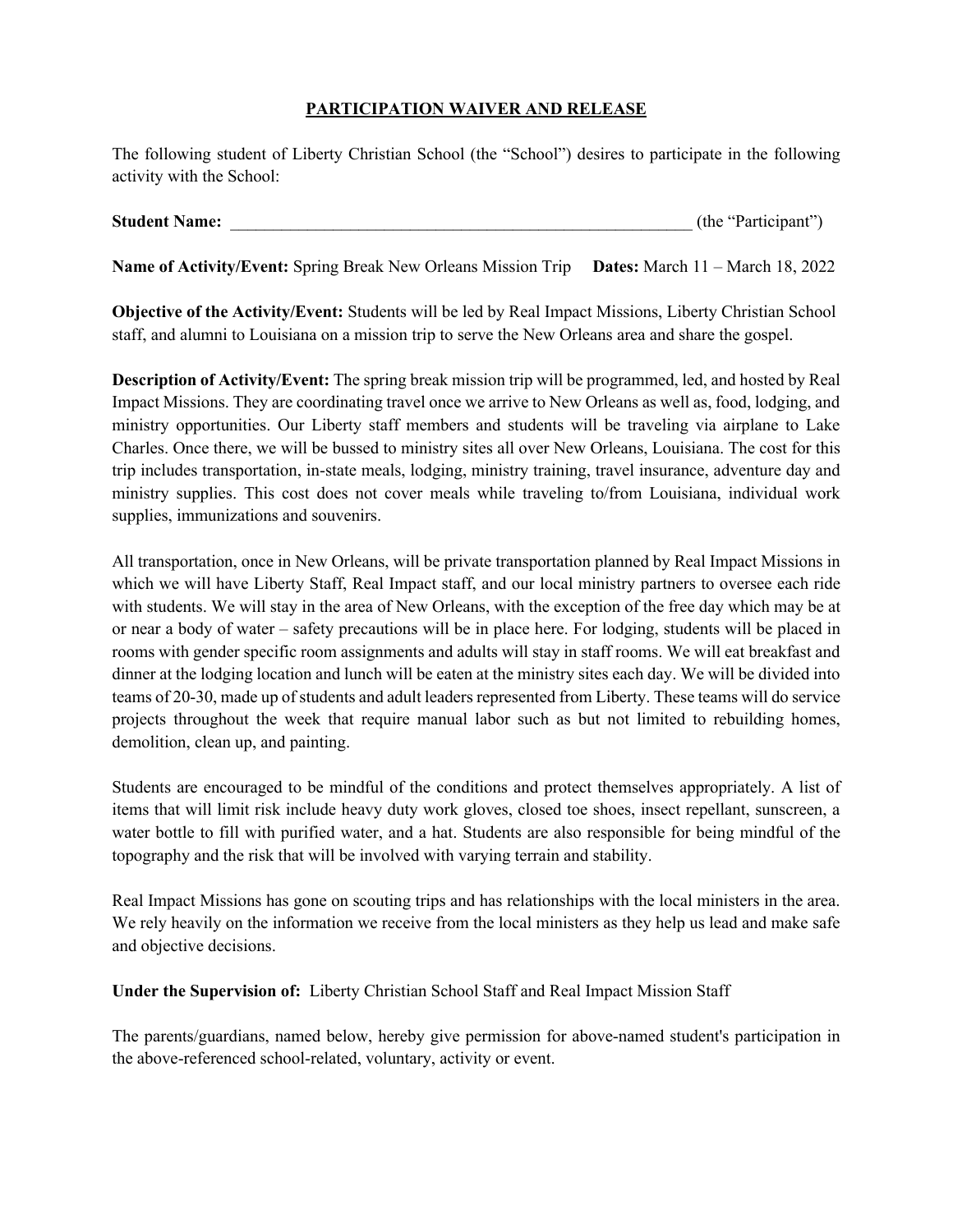**In CONSIDERATION of above-named student being allowed to participate in the above-described activity or event (the "Event"), and understanding and acknowledging that the School is a non-profit corporation, we, the Participant and the parent(s) and/or legal guardian(s) of the Participant, jointly and severally, and intending to legally bind ourselves, our child, and all of our respective guardians, heirs, executors, personal and legal representatives, estates, beneficiaries, administrators, successors and assigns (all of the foregoing, collectively the "Releasors"), do hereby WAIVE, RELEASE AND DISCHARGE, AND COVENANT NOT TO SUE, the School, and its officers, directors, trustees, shareholders, owners, managers, partners, employees, staff, volunteers, chaperones, agents, and supervisors and their successors and assigns (collectively the "Releasees") from any and all liability and/or claims, suits, damages, injury, disability, death, costs and expenses, whether arising before, during or after the Event, and whether caused by the sole or joint negligence, gross negligence, or tortious act or omission of the Releasees or any third party (collectively the "Claims"). Notwithstanding anything herein to the contrary, the willful misconduct of the Releasees is expressly excluded from the scope and application of this Waiver and Release. The Releasors hereby knowingly and voluntarily waive, to the fullest extent permitted by law, the benefits of any statute, law, rule, or common law which may limit the scope of this Waiver and Release.**

**I/We also hereby agree to INDEMNIFY, DEFEND AND HOLD HARMLESS the School and its officers, employees or agents from any and all claims, liabilities and costs asserted by or on behalf of me or any of my legal representatives, heirs, successors and assign with the scope of the release above. In consideration of my child having the privilege of participating in the trip, and acknowledging that my child and I/we accept responsibility for his/her actions at all times, I/we hereby assume the risk of, and release and hold harmless the School from, any and all injury to or damage by my child during this trip. As the parent or guardian of my minor child, I/we agree to be financially responsible for any and all damages, costs or fees for which the school may be liable as a result of the conduct of my child.** 

In the event that this Waiver and Release is found to be invalid, unenforceable, or void, in whole or in part, for any reason, then the Releasors acknowledge and agree that in no event, including, without limitation, the negligence or gross negligence of the Releasees, or any of them, shall the Releasees' aggregate liability to Releasors or any other person exceed any applicable insurance limits, and in no event shall Releasees, or any of them be liable to any person for special, incidental, consequential, or punitive damages or for any indirect damages such as, but not limited to, exemplary damages or lost earnings, lost revenues or loss of consortium, or companionship (even if the Releasees have been advised of the possibility of such damages) whether based upon statute, contract, tort, negligence, strict liability, or otherwise.

Notwithstanding any provision herein to the contrary, this Waiver and Release does not release, is not intended to release, and does not in any way apply or relate to the release and/or discharge of any claims Releasors may have against any person and/or party other than the Releasees.

The Releasors are aware of, and understand fully, the potential risks involved in connection with the Events and that serious injury and death may occur, and each of them assume full, sole, and complete responsibility for, and risks of, death, personal or bodily injury, disability and/or property damage resulting from, in connection with, or in any way related to, Participant's participation in the Events.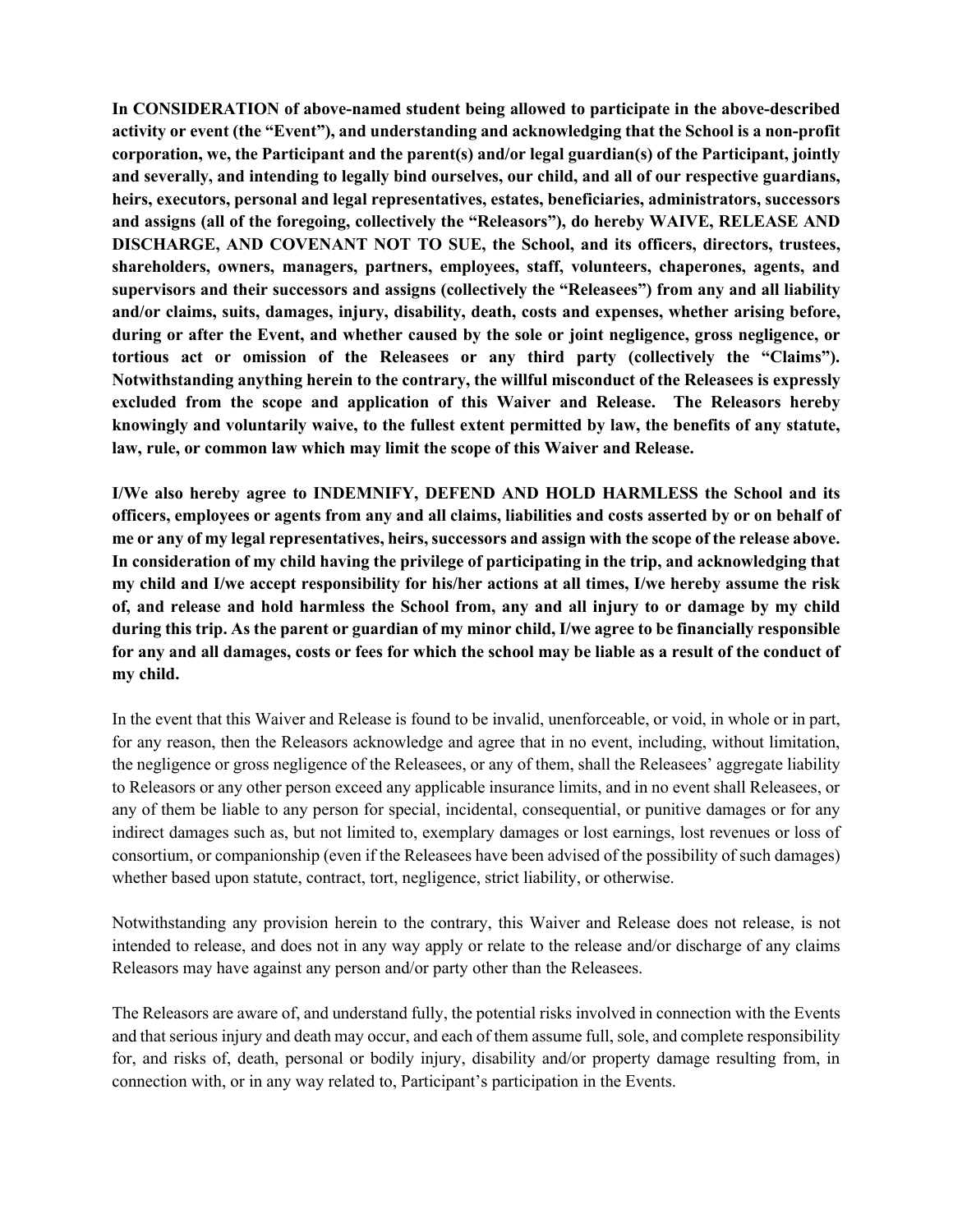The Releasors represent and warrant to the Releasees, that (i) all of Participant's living parents and/or legal guardian(s), as applicable, have duly signed the Release and Waiver (unless the School has granted a specific written exception due to unusual circumstances), and (ii) Participant has no medical condition (physical or mental) which would or could impact on the Releasees allowing Participant to participate in the Events and that the Participant is physically able to participate in the Events, and (iii) the Participant is not taking any herbal or medicinal supplement or prescription that could impact Participant's participation in the Events.

The Participant and Releasors also understand that the Participant must not engage in any inappropriate behaviors, violate safety guidelines, use inappropriate language, violate the School's behavior/social guidelines, the Traveler's Pledge, or otherwise engage in any behaviors that create even the appearance or impression of impropriety while participating in the Events. No alcohol, drugs, or tobacco are allowed at any time. I/we agree that the School shall have the right to enforce appropriate standards of conduct and I/we authorize the School to take disciplinary or other action deemed reasonably necessary to maintain those standards both during and after the Event. In addition, if Participant violates any aspect of the guidelines set forth in this paragraph, the Participant and Releasors understand that the School reserves the right to require that the Participant be removed from the activity, requiring that the Parent either pick up or make arrangements for the Participant's return home, at the Parent's expense. No refunds will be provided for any Participant suspended for violation of the terms of this paragraph.

The Participant and Releasors also grant the School the permission to use Participant's name, image, voice, and identity in any program for promotion of the School, including written materials, website materials, video, audio, or other forms, without prior consent or compensation.

If in the event of an accident or emergency and I/we am/are unavailable to provide consent, I/we authorize the School to provide health care services to my/our child, at my/our expense, as deemed necessary, and I/we release and hold the School harmless from all liability resulting from such health care services. The Participant and Releasors also agree to promptly reimburse the School for any amounts that the School is required to expend on Participant's behalf for any medical care, expenses, transportation costs, damages, or loss incurred while Participant participates in the event. I/we also understand that we are required to maintain and carry accident medical coverage for the Participant in the event of an injury during the Event.

## **COVID-19 CERTIFICATION/SCREENING**

Releasors and Participant agree and certify to all the following statements:

- 1. At the time of the event or activity, Participant has not been lab confirmed and/or is not waiting for a lab confirmation that Participant has COVID-19.
- 2. At the time of the event or activity and for at least 7 days prior to the event or activity, Participant has not experienced any of the following signs or symptoms of possible COVID-19: cough, shortness of breath, difficulty breathing, chills, repeated shaking with chills, muscle pain, headache, sore throat, loss of taste, loss of smell, diarrhea, feeling feverish or a measured temperature greater than or equal to 100.0 degrees Fahrenheit.
- 3. At the time of the event or activity, Participant has not had close contact with a person who is lab confirmed to have COVID-19 within the last 14 days.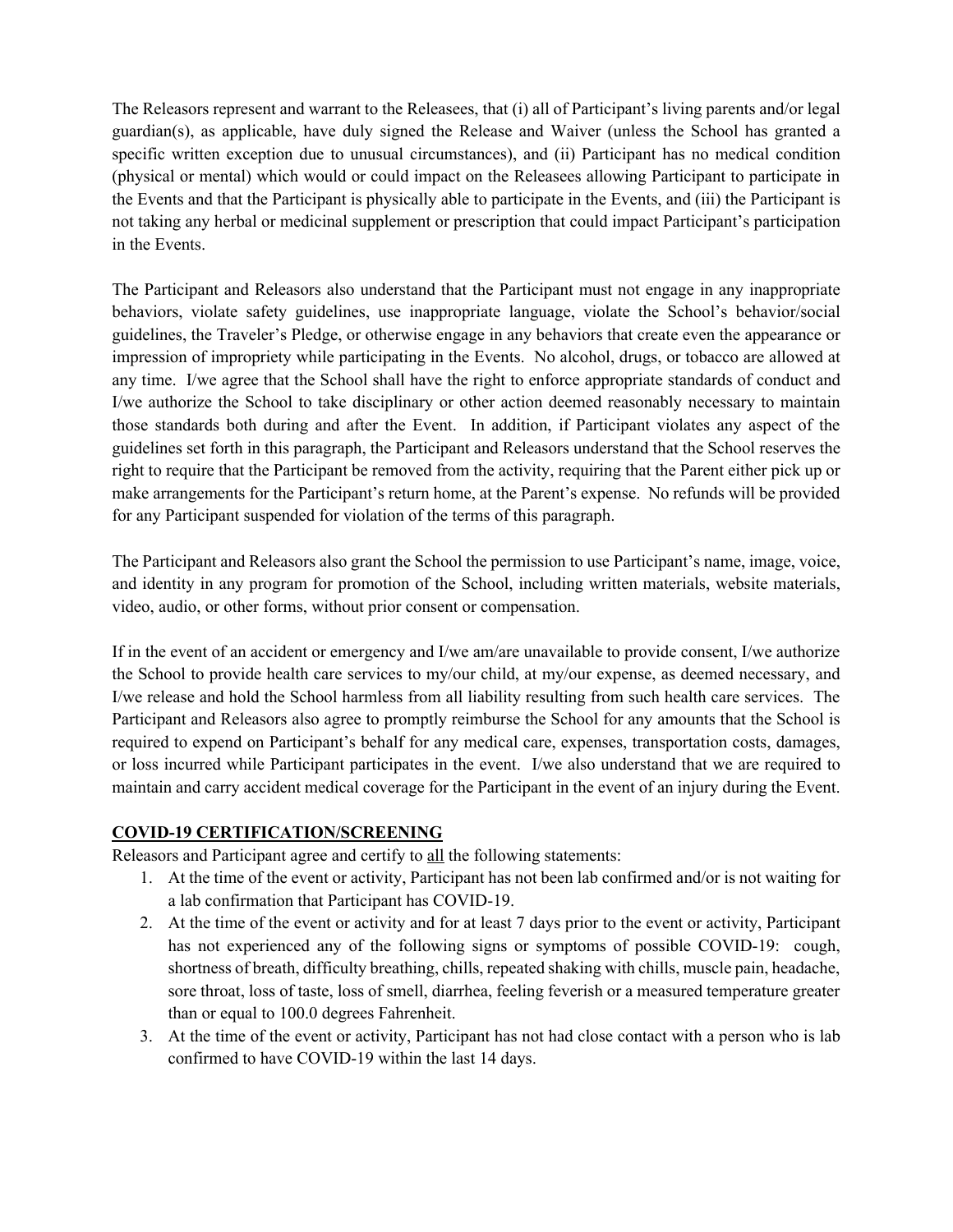4. Participant agrees to follow the Liberty Rules & Regulations for Mission Trips as well as the Liberty Student and Parent Handbook provisions or any other directives of an Liberty staff member, volunteer, or chaperone.

## **COVID-19 ASSUMPTION OF RISK / WAIVER & RELEASE OF LIABILITY / INDEMNIFICATION AGREEMENT**

In consideration of being allowed to participate in and/or attend the Mission Trip, Participant and Releasors acknowledge, appreciate, and agree as follows:

- 1. Releasors and Participant acknowledge, and understand fully, the potential risks involved in connection with travel and that serious injury, including contracting and/or transmission of communicable diseases such as Coronavirus Disease 2019 (COVID-19), and death may occur, and assume full, sole, and complete responsibility for, and risks of, death, personal or bodily injury, disability and/or property damage resulting from, in connection with, or in any way related to, the Participant's participation in the Event or any activity related to the Event; and
- 2. Releasors and Participant acknowledge the contagious nature of COVID-19 and agree that participation in the Event includes possible exposure to and illness from COVID-19. While particular rules and personal discipline may reduce this risk, the risk of serious illness and death does exist; and,
- 3. RELEASORS AND PARTICIPANT KNOWINGLY AND FREELY ASSUME ALL SUCH RISKS, both known and unknown, EVEN IF ARISING FROM THE ACTIONS, OMISSIONS, OR NEGLIGENCE OF OTHERS (including Liberty employees, agents, Board members, or volunteers as well as other participants and/or attendees) and assume full responsibility for the Participant's participation in the Event; and,
- 4. Releasors and Participant willingly agree to comply with the stated and customary terms and conditions for participation as regards to protection against infectious diseases. If, however, Participant observes and/or experiences any unusual or significant hazard during his/her presence or participation (including the onset of symptoms of possible COVID-19), Participant will remove himself/herself from participation or attendance and bring such to the attention of the nearest Liberty employee immediately; and,
- 5. Releasors and Participant, for themselves and on behalf of their heirs, assigns, personal representatives and next of kin, HEREBY RELEASE, COVENANT NOT TO SUE, AND HOLD HARMLESS Liberty their officers, board members, officials, agents, volunteers, chaperones, and/or employees ("RELEASEES"), WITH RESPECT TO ANY AND ALL CLAIMS FOR ILLNESS, DISABILITY, DEATH, or loss or damage to person or property, WHETHER ARISING FROM THE ACTIONS, OMISSIONS, AND/OR NEGLIGENCE OF RELEASEES OR OTHERWISE, to the fullest extent permitted by law. Releasors and Participant understand and agree that this release includes any claims based on the actions, omissions, or negligence of the Releasees whether a COVID-19 infection and/or any resulting illness occurs before, during, or after the Event.

I/we, as parent(s)/guardian(s), with legal responsibility for the Participant, have read and explained the provisions in this certification, assumption of risk, waiver/release to the Participant, including the risks of presence and participation and his/her personal responsibilities for adhering to the Liberty rules and regulations for this Mission Trip, including any COVID-19 related provisions. The Participant and/or me